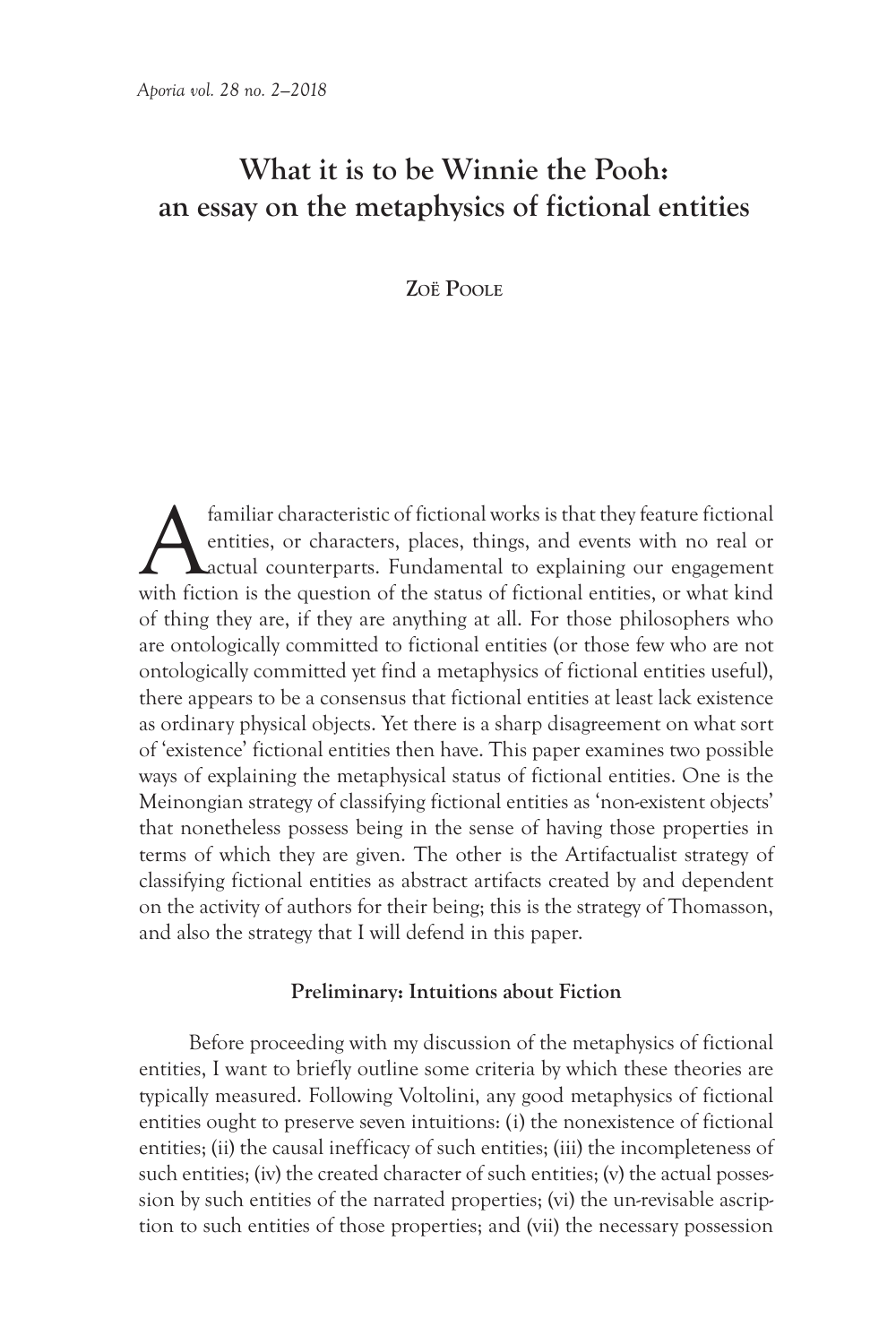by such entities of those properties (Voltoloni 133). As I will demonstrate in the first half of this paper, the shortcoming of Meinongian metaphysics of fictional entities is that Meinongianism cannot account for (iv) the created character of those entities. This seriously damages the plausibility of Meinongian theories of fiction since it not only conflicts with our actual literary practice, but also consequences in an inability to fulfill (here I add my own criteria) the intuition that (viii) certain fictional entities are identical with themselves and discernible from one another.

Fulfilling the intuition that (viii) certain fictional entities are identical with themselves and discernible from one another is important to explaining our actual engagement with fiction. For example, hardly anybody would disagree that Winnie the Pooh is identical with himself across the various stories of A. A. Milne, while the character Holmes is identical with himself across the various stories of Conan Doyle. Yet hardly anybody would agree that Winnie the Pooh and Holmes are identical with one another; we say they are two distinct fictional entities. In the second half of this paper I will demonstrate how Meinongianism's inability to sufficiently make identity distinctions among fictional entities makes a case for the plausibility of artifactualism. My defence of artifactualism is that it can account for (iv) the created character of fictional entities, and so can satisfy intuition (viii), at least to a better extent than Meinongianism.

#### **Meinongian Metaphysics of Fictional Entities**

As stated, Meinongian metaphysics of fictional entities explain fictional entities within a wider realm of 'non-existent objects'. These theories are so-named for they have their roots in Meinong's 'Theory of Objects', which attempts to explain how it is possible to refer to objects which do not exist (Meinong 79). The category of 'non-existent' objects includes, among others, those fictional objects like the gold mountain that do not in fact exist, and those impossible objects that could never exist, such as the round square (Meinong 82). Meinong's solution to the problem of how we can meaningfully talk about such objects, despite their apparent non-existence, is to assert that these objects actually do, in a sense, exist. However, this 'existence' is not existence in any material, temporal sense; nor is it existence in any non-spatiotemporal sense (it is not 'subsistence') (Meinong 108). Rather, the sort of 'existence' (Meinong uses the term 'being') which these objects have is a sort of 'being-given' as objects (108). This means that non-existent objects have properties (or 'being such-and-so') independent of their actual being, which explains how it is possible to speak of them (Meinong 108).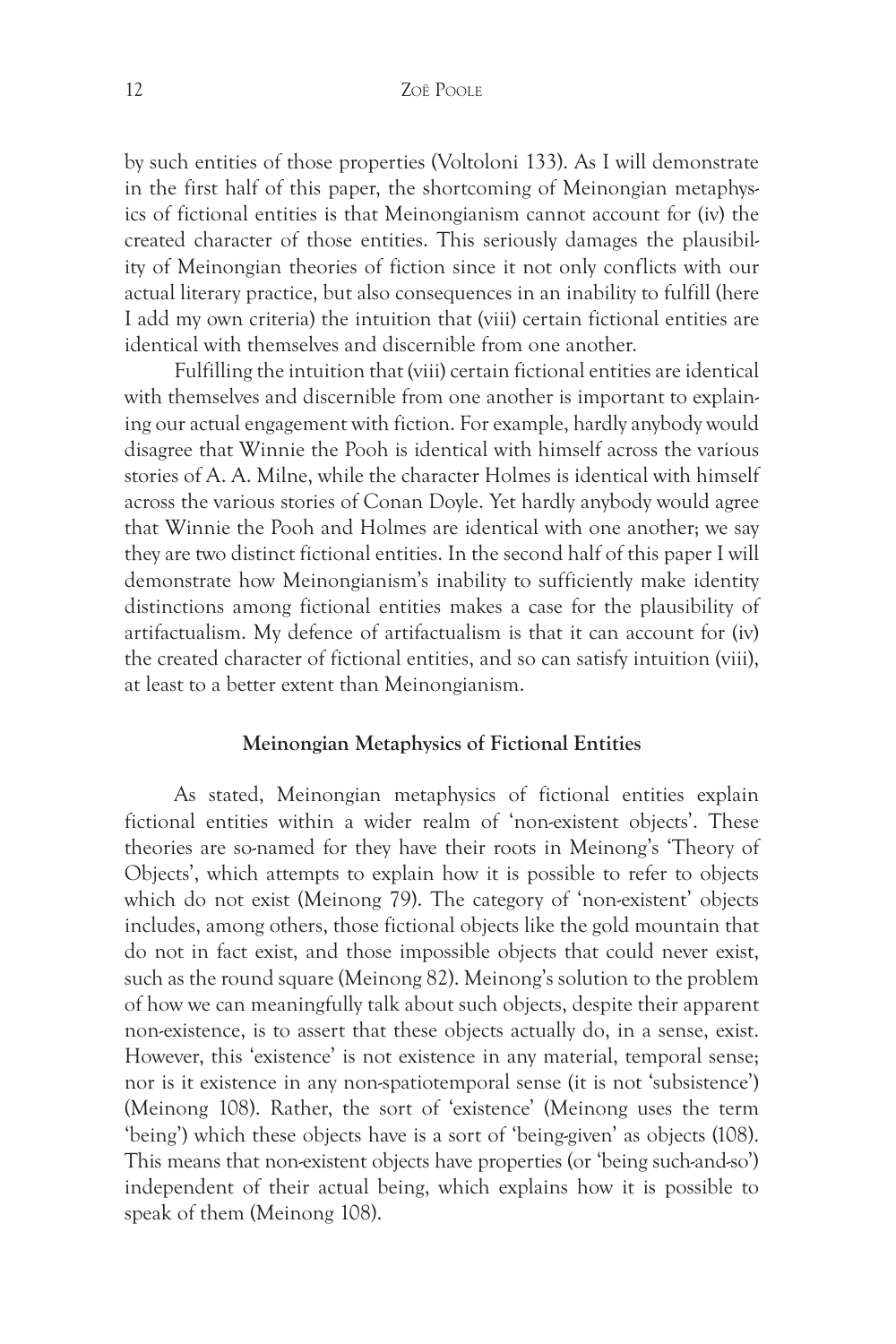Meinongian metaphysics of fictional entities, then, explains fictional entities as non-existent objects that nonetheless have those properties they possess in the works of fiction in which they appear. These theories share three common principles: (i) at least one object is correlated with every combination of properties (the 'comprehension principle'); (ii) some of these objects (including fictional objects) do not exist; and (iii) although they do not exist, they (in some sense) have those properties with which they are correlated (Thomasson 14; also see Terence Parsons (1980); Ed Zalta (1983)). Nevertheless, they differ with respect to which properties count under (i). For example, Parsons' theory includes only 'nuclear' properties such as 'is a mountain' and 'is made entirely of gold,' excluding those extranuclear properties which are permitted in Zalta's theory, such as 'is thought about by x' (Thomasson 15). Meinongian theories also differ as to how objects "have" properties under (iii). While Parsons' theory includes only one kind of predication, enabling non-existent objects to have properties in the same way as existent ones, Zalta's includes two modes of predication (Thomasson 15). On Zalta's view, existent entities exemplify their properties while non-existent objects "encode" them (Thomasson 15).

In explaining fictional entities as non-existent objects that do in fact have those properties in terms of which they are given, Meinongian metaphysics of fictional entities easily satisfy all but intuition (iv) of Voltolini's intuitions. For fictional objects on this account (i) do not exist, at least not spatio-temporally, and this makes them (ii) causally inefficacious. Further, they (iii) are objectually incomplete because they only possess those properties which they are given (either explicitly or implicitly) in the work of fiction, properties which (v) they do actually have, and which (vii) they have necessarily, since that is how they have 'being-given'. Finally, for this same reason, there can be (vi) no ascription revision of these properties (Voltolini, 133). Despite the merits of Meinongian metaphysics of fictional entities in meeting these intuitions, however, intuition (iv) on creation remains unmet. This will be made clear in the following section.

#### **Creation in Meinongian Metaphysics**

It follows from the Meinongian classification of fictional entities as non-existent objects that fictional entities can neither be brought into existence by an author nor depend on an author for their being. For while the Meinongian might insist that writing fiction is constitutive of fictional objects, or that it creates them in the same act as referring to them, this act of creation can only be the creation of the object's fictionality, not the object itself; the author cannot be said to create the object, because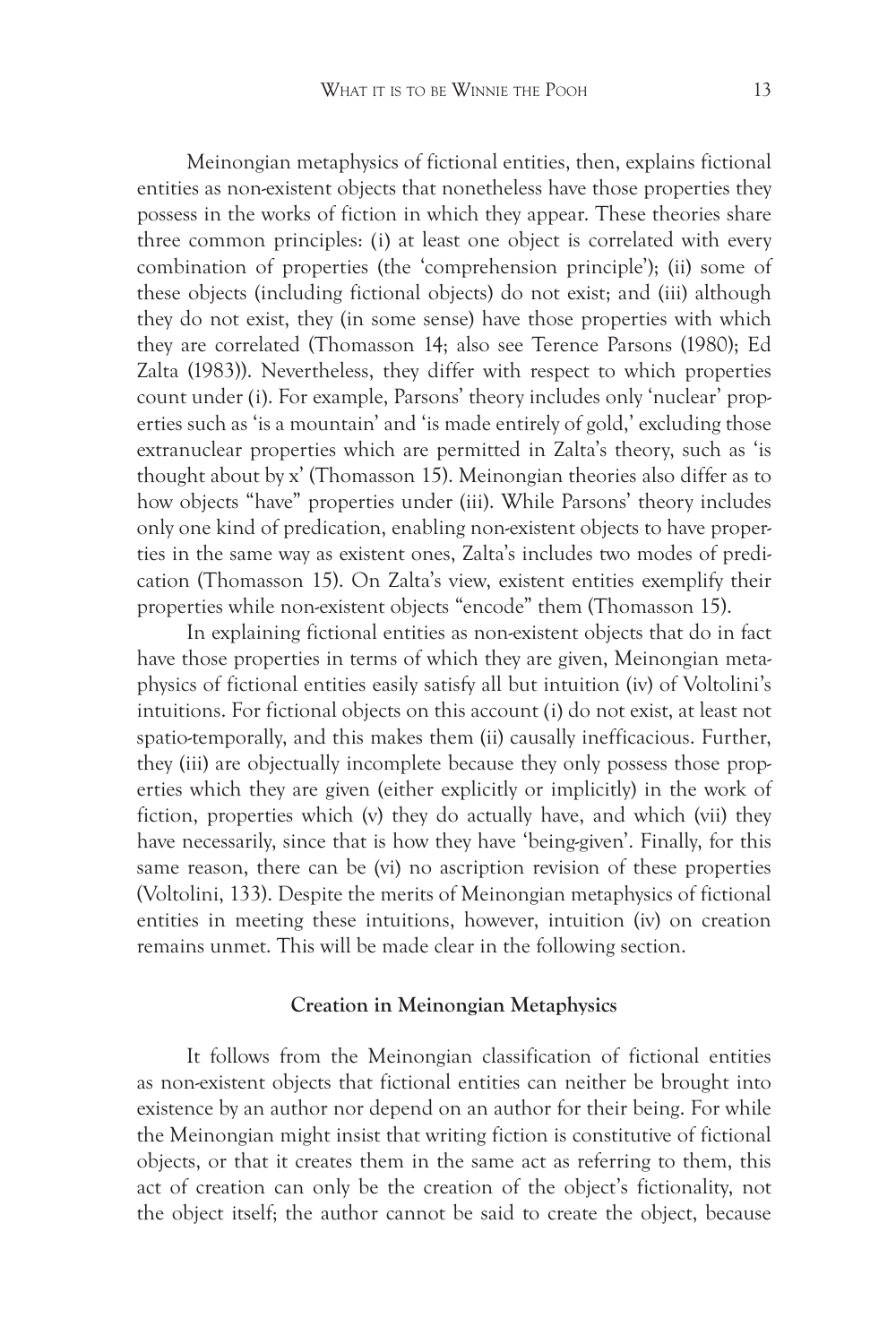the object is non-existent. Yet if an author does not bring an object into existence, then it must already be an object, since an author could not refer to it otherwise. While authors can make non-existent objects fictional by writing about them, in writing about them an author is simply picking out or referring to them, meaning they are already available for reference (Thomasson 16). This suggests that fictional creation for Meinongian metaphysics differs from creation in the ordinary sense of the word:

> I have said that, in a popular sense, an author creates characters, but this too is hard to analyze. It does not mean, of example, that the author brings those characters into existence, for they do not exist. Nor does he or she make them objects, for they were objects before they appeared in stories. We might say, I suppose, that the author makes them fictional objects, and that they were not fictional objects before the creative act. (Parsons 188)

Fictional creation, then, involves an author taking an object already available for reference and making it fictional by writing about it. Yet, as Thomasson emphasizes, the idea that authors create by picking out already available objects and making them fictional conflicts with our intuition that fictional characters are (i) genuinely created entities whose existence is generated through the activity of authors (also intuition (iv) in Voltolini's list), and (ii) dependent upon the activity of authors to bring them into being, as well as on literary works in order to remain in existence (this will be discussed in more detail in the second half of this paper) (Thomasson 16). As shall be demonstrated in following section, the inability of Meinongian metaphysics to treat fictional characters as genuinely created by authors consequences in a lack of identity criteria adequately addressing the problem of (viii) individuation of fictional entities.

#### **Meinongianism and The Problem of Individuation**

The problem of individuation of fictional entities is a variant on Quine's concern that Meinongian theories, in allowing for an infinite range of possible objects due to the comprehension principle, contain no way of adequately specifying whether objects are identical with themselves or distinct from one another:

> Take, for instance, the possible fat man in that doorway; and again, the possible bald man in that doorway. Are they the same possible man, or two possible men? How do we decide? How many possible men are there in that doorway? . . . Or, finally, is the concept of identity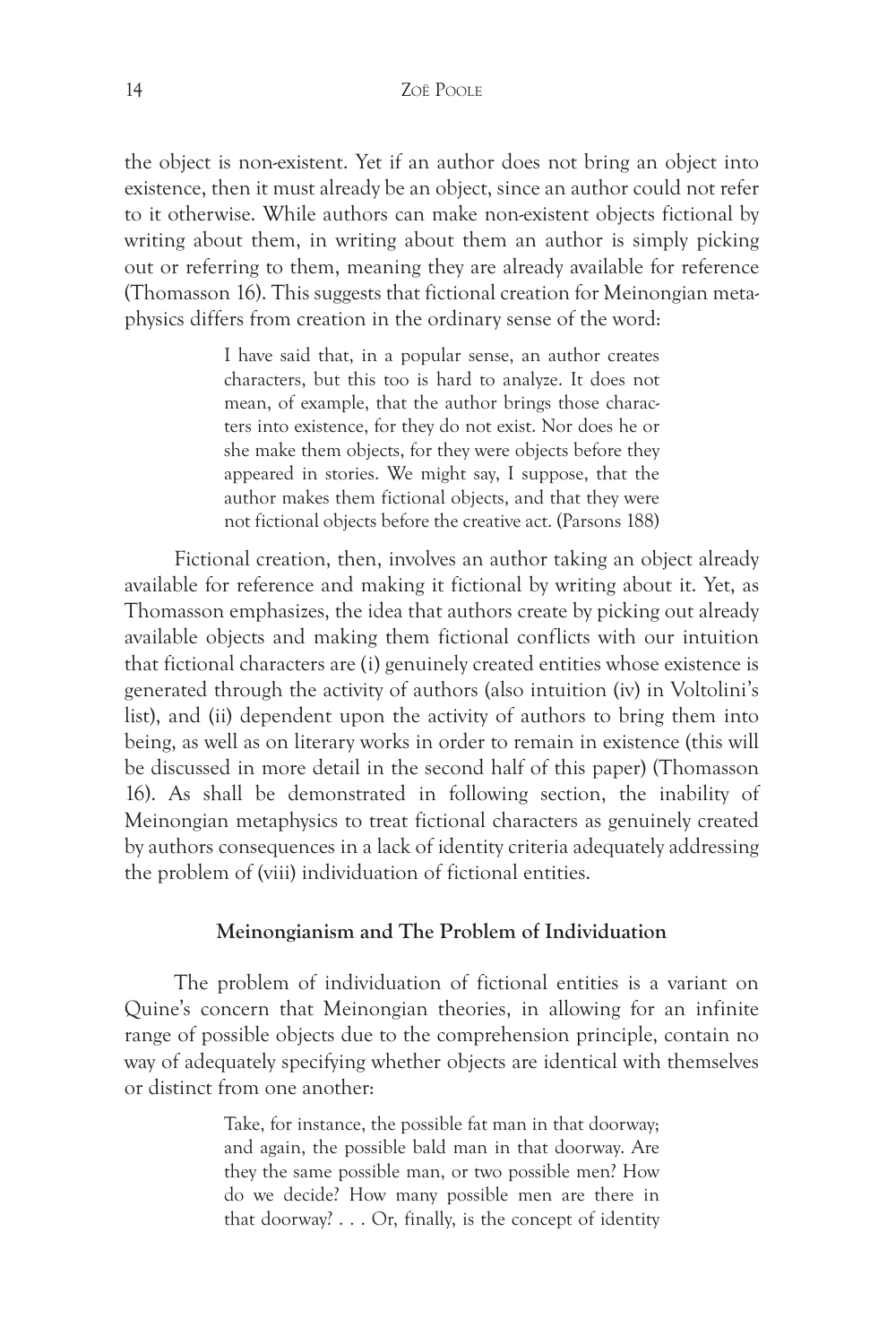simply inapplicable to unactualized possibles? But what sense can be found in talking of entities which cannot meaningfully be said to be identical with themselves and distinct from one another? (Quine 4)

Quine objects to Meinongianism because its lacks any clear identity criteria by which one may immediately identify and distinguish within the domain of possible entities one such possible individual from another. For example, it is not immediately clear whether a sentence like "the possible fat man and the possible bald man in that doorway" is referring to one person or two. Yet a commitment to the being of non-existent entities means we ought to be able to distinguish between them; otherwise, there is no reason why we ought to commit to their being in the first place.

Extending Quine's worry to fiction, it is difficult to see how the Meinongian approach can individuate fictional entities in the way that we want. For we can easily imagine different characters from different works of literature possessing identical properties (ex. two evil stepmothers), or the same character appearing in different works of literature with different properties (ex. Holmes in the many stories of Conan Doyle). In ordinary literary practice, we typically identify characters as the same, and not just coincidentally so, if there is reason to believe the works derive from a common origin, such as a common author in the case of a sequel, or a common original myth (Thomasson 6). Yet Meinongian theories cannot factor in the circumstances of creation, because they do not treat non-existent entities as genuinely 'created' by authors, but only 'made fictional'.

Without further identity criteria, however, Meinongian theories cannot individuate between different characters with identical properties, nor can they account for the same entity appearing in different works with different properties (or even a single different property), which might be the case if, say, the works in question comprise a series. For fiction, there at least does seem to be two strategies to individuate the same character across different works: (i) use only those properties shared by all works in which the characters is featured; or (ii) use all properties ascribed to the character in those works. However, neither of these strategies can fully account for the distinctions between characters that we might want to make.

First, individuating a character in terms of those properties shared by all works in which it is featured excludes from individuation those properties that might be fundamental to a character's identity, yet not featured in all works. This strategy, then, is likely to individuate characters based on very few properties, especially when it concerns a series, where an author is unlikely to repeat properties across all works, or a myth, where most characterization is unique to the adaptation. Thus it is likely that different characters will be ascribed identical properties, leading once more to the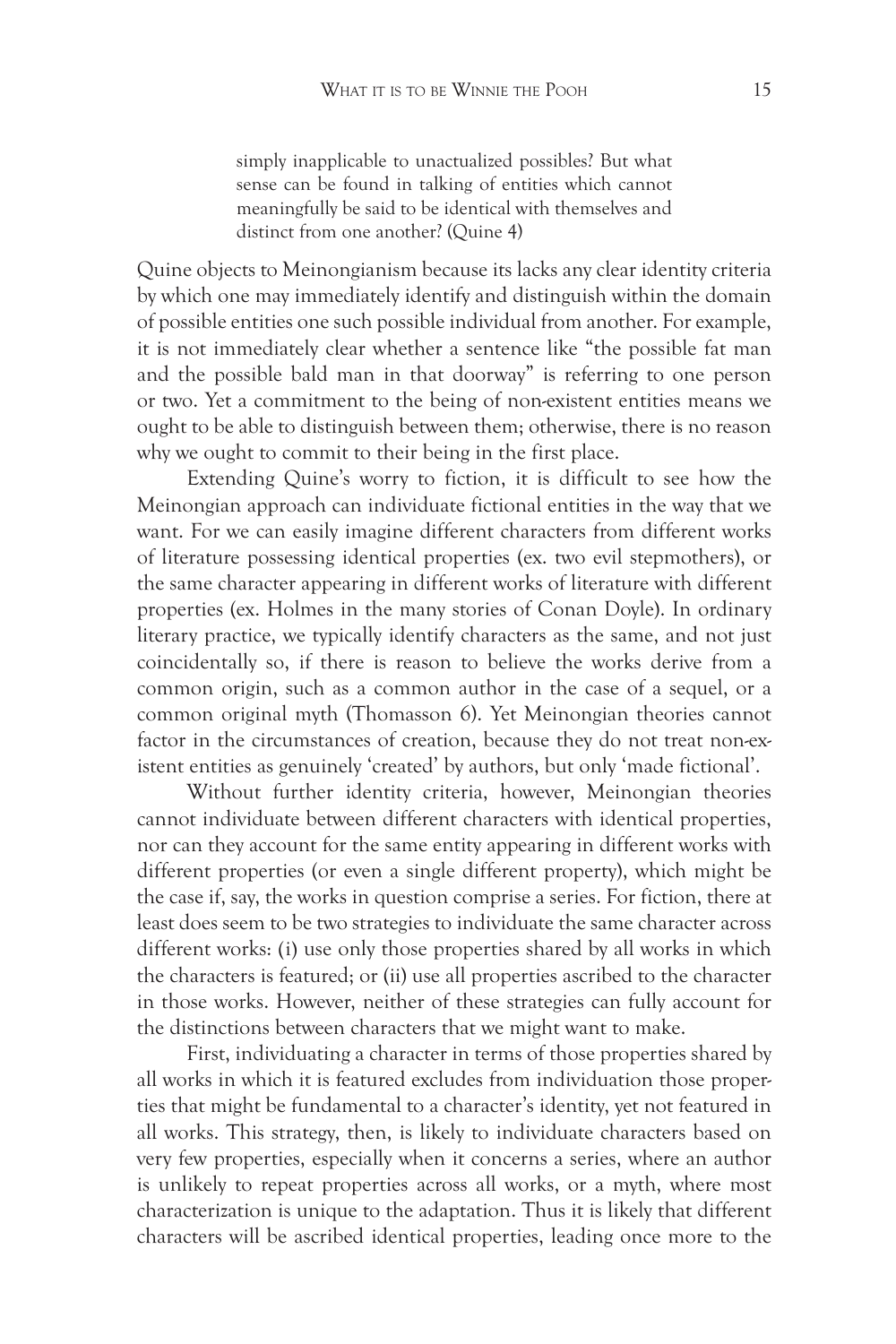problem of individuation. For example, if the only common properties of the evil stepmother in all versions of Cinderella are that she is a) evil and b) a stepmother, then she would be discerned by only those two properties. If, say, the evil stepmother of Snow White also only had the properties of being a) evil and b) a stepmother, then this strategy would identify the evil stepmother of Cinderella with the evil stepmother of Snow White, a character that she is fundamentally distinct from. While potentially a sketchy example,<sup>1</sup> this serves to show that the strategy cannot capture our intuitions regarding individuation.

Another strategy is to use all properties ascribed to the character in those works in which it is featured. However, this strategy does not seem adequate either. For one can easily imagine the same character appearing in different texts, written by different authors (historical novels, fan-fiction, spin-offs, and so on). At least for some types of works, we tend to treat those characters referred to by different authors as different characters with different properties even when we recognize them as the same, precisely because they were written about by different authors. For example, we speak of Shakespeare's Cleopatra as distinct from the Cleopatra of Margaret George's The Memoirs of Cleopatra. Yet this is impossible for the Meinongian, who individuates without factoring in the circumstances of creation. For the Meinongian, these characters are the same characters and are treated as such. Yet if the Meinongian ascribes to those characters all the properties ascribed to them in those works in which the character is featured, then characters will be individuated by different, and often incompatible, properties than what we would normally ascribe to them. So, this strategy does not seem to adequately capture our intuition regarding individuation either.

In short, while Meinongian metaphysics of fictional entities satisfy intuitions (i), (ii), (iii), (v), (vi), and (vii) on Voltolini's list of criteria for any good metaphysics of fictional entities, they do not fulfill (iv) the created

<sup>1</sup>Perhaps it could be said that 'being c) the stepmother of Cinderella' is a property. If this is the case, I admit that my example is a bad one. While I think the example given suffices to show the problems of individuating in terms of shared properties, a better example might be minor characters, which often have very few individuating properties. Consider the case of a dragon guarding a treasure, a common theme in folklore and fairytales. If the common properties of a dragon in all versions of one particular tale were 'being a dragon' and 'guarding treasure,' then, on this strategy, this dragon would be identified with the dragons of any other tales where the only common properties between versions are 'being a dragon' and 'guarding treasure.' Given the simplicity with which minor characters are often described, it is not hard to imagine minor characters such as dragons having few shared properties across versions of the same tale, and further, that the same set of properties comprises the properties shared by a character across versions of a different tale.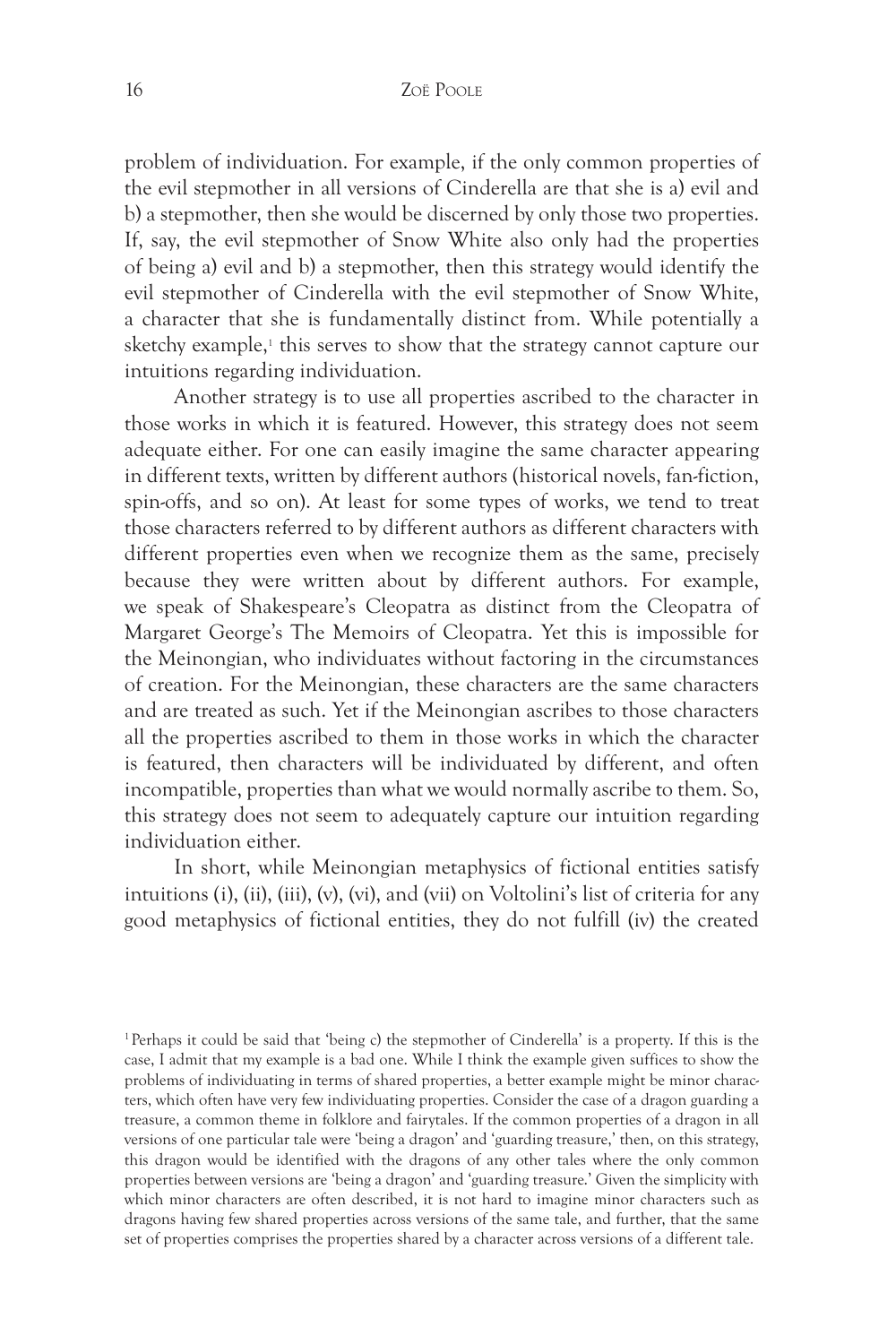character of such entities. This poses a serious danger to the overall plausibility of Meinongian metaphysics of fictional entities since it not only conflicts with our intuition that fictional entities are genuinely created by authors and dependent on authorial activity for their being, but also the intuition that (viii) certain fictional entities are discernible from one another. I will now demonstrate how artifactualism does satisfy the intuition that (iv) fictional entities are created and discuss how this affects its ability to satisfy criteria (viii).

#### **Artifactualist Metaphysics of Fictional Entities**

Like Meinongian theories, Artifactualist metaphysics of fictional entities hold that there are such things as fictional objects (Thomasson 15). However, while the Meinongian famously claims that these objects do not exist, the Artifactualist is willing to grant them existence, where this existence is, as the name suggests, existence as an artifact (Thomasson 15). Here I will explain Artifactualism using Thomasson's version. In contrast to Meinongian theories of fiction, which are driven by a desire to show how fictional entities fit into a pre-conceived ontology of non-existent objects, Thomasson develops her metaphysics of fictional entities by looking at the sorts of entities that our beliefs and literary practices seem to commit us to and characterizing the sort of entity that most closely corresponds to them (Thomasson 5).

The first thing Thomasson notices is that "we treat fictional entities as created entities brought into existence as a certain time through the acts of an author [or authors]" in composing a work (5). This is evident by our talk of authors as inventing, making up, or creating their characters, all of which implies that before being written about, there was no fictional object (Thomasson, 6). As has been demonstrated, the intuition that fictional entities come into existence through the mental and physical acts of an author cannot be satisfied by and indeed conflicts with Meinongian approaches to fiction. Yet treating fictional entities as essentially created entities is central to our apparent practices regarding them, and so is central to any view that corresponds closely with them (Thomasson 6).

The next thing Thomasson notices is that the identity of a fictional entity is necessarily tied to its particular origin; as mentioned, we consider two works are about the same character only if there is reason to believe that they derive from a common origin, such as a common author or source (6). A necessary condition of deriving from a common source is close acquaintance between the author of the second work with the previous work, and the intention to import the entity; otherwise, any similarity between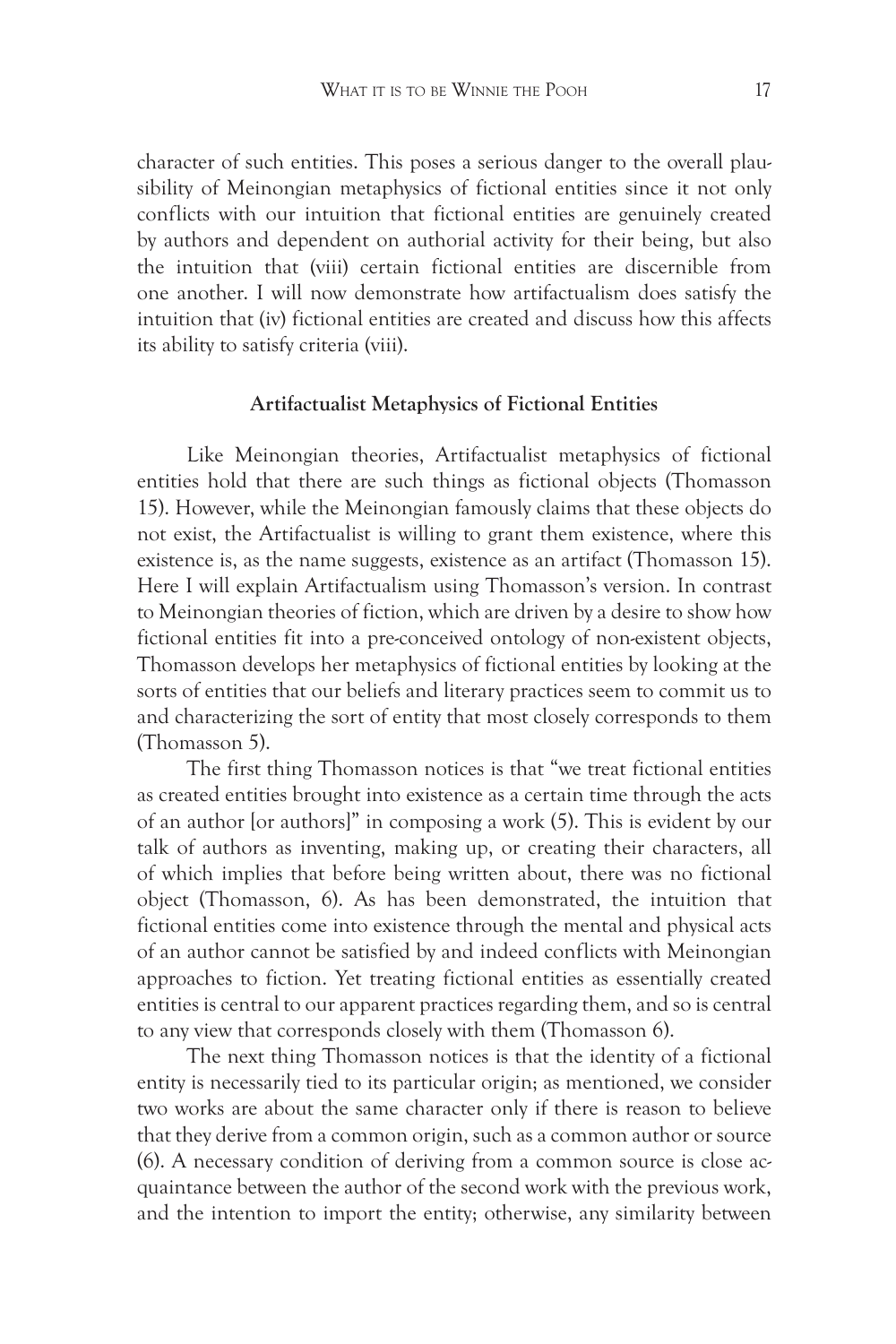characters is only considered analogous (Thomasson 6). The existence of fictional entities, then, ought to be considered as dependent on the particular creative acts of their author or authors (Thomasson 7). Again, as has been demonstrated, this intuition is incompatible with Meinongian theories; yet it is crucial to our practice of identifying characters, especially where those characters are identical across texts (Thomasson 7).

While fictional entities depend on the creative acts of authors to come into existence, they seem to depend on literary works in order to remain in existence (Thomasson 7). This is because, once created in literary works, fictional entities retain their existence from their appearance in such works, as opposed to the author or his or her creative acts (indeed, the majority of literary works outlive their authors, yet we do not think of them as character-less for it) (Thomasson 7). This means that fictional entities remain in existence only insofar as those works in which they appear are preserved (Thomasson 7). Now, if a fictional entity was necessarily dependent on one particular literary work for its existence, then there might be as many identical characters for each work in which they appear (ex. as many Jay Gatsby's as there are editions of 'The Great Gatsby'). It seems, then, that a fictional entity only requires the existence of some literary work or other in which it appears in order to remain in existence (Thomasson 7).

If fictional entities depend on works of literature for their existence, then whatever literary works depend upon is also something on which fictional entities depend (Thomasson 8). According to Thomasson, a literary work is an artifact whose identity is necessarily tied to those circumstances in which it is created, including the acts of its particular author or authors at a particular time in a particular literary, social, and historical context—in short, it is a *cultural artifact* (Thomasson 8).2 Like all cultural artifacts, works of literature, then, are entities that may cease to exist, provided that all comprehensible copies and memories of them are destroyed, never to be recovered (Thomasson 9). This means that fictional entities, since they owe their continued existence to literary works in which they appear, can also fall out of existence (Thomasson 10). Thomasson

<sup>2</sup>Thomasson's argument here is that the same sequence of words can have different aesthetic or artistic properties depending on the context and circumstances of creation—she gives the example of Orwell's Animal Farm not possessing the property of being a satire of the Stalinist state if it was written in 1905, or of Portrait of the Artist as a Young Man not having the property of exhibiting an original use of language if Joyce had written it after Ulysses (Thomasson 8). I am not sure if I agree that these properties necessarily form part of these works' identities. However, these are certainly necessary properties for looking at such works as part of our literary practices and traditions.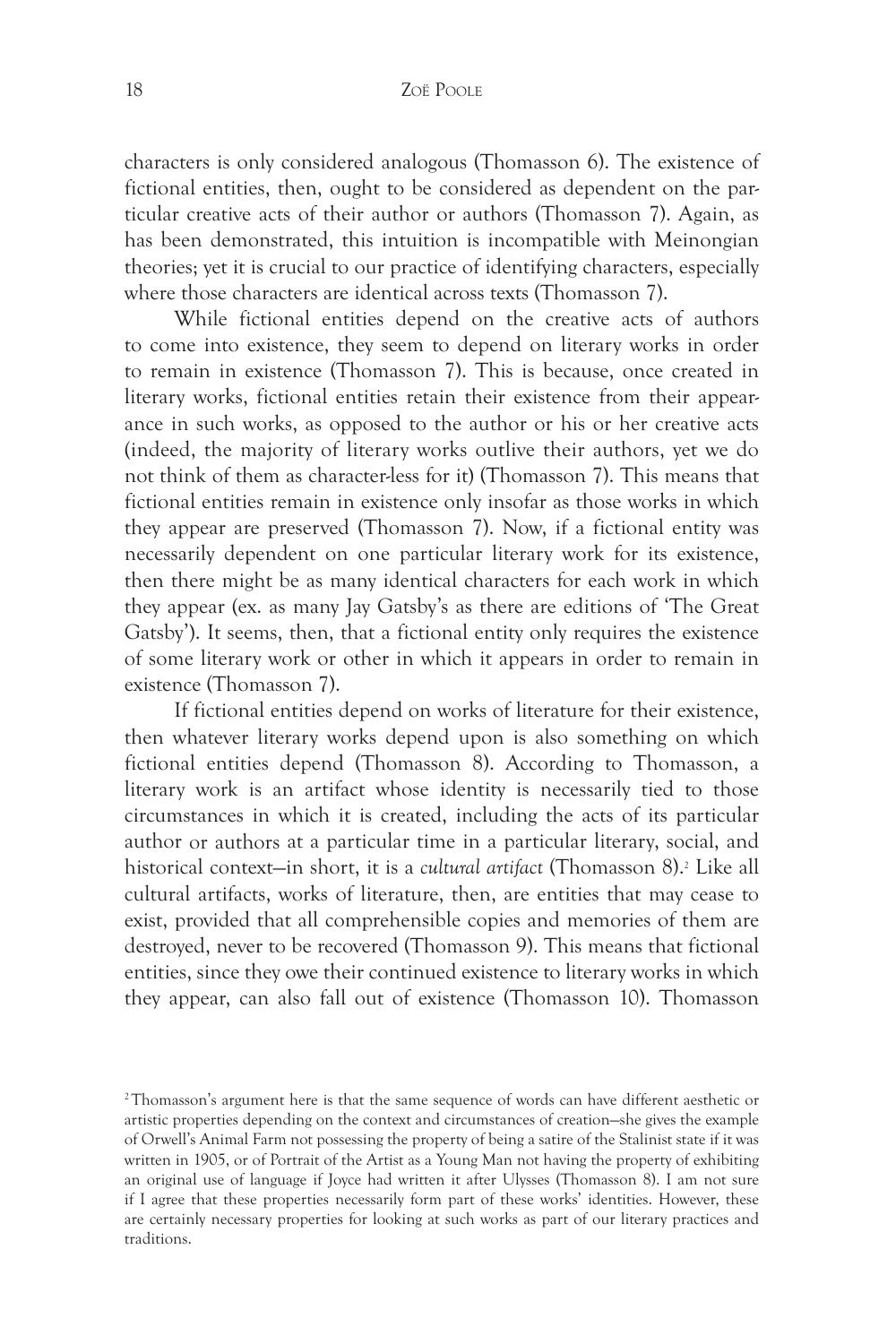likens this to becoming a "past" object in the same way that a living person can become a dead, past object. Like people, fictional entities that have ceased existing do not become Meinongian 'non-existent' objects, nor is it as if such objects never were (Thomasson 10).

In short, the artifactualist account explains fictional entities as cultural artifacts which, like the cultural artifacts of marriage or contracts, are created by the performance of a linguistic act that represents them as existing, whereby this representation is in a work of literature (Thomasson 12–14). Clearly, this satisfies the intuition that (iv) fictional entities are created. Like other cultural artifacts, fictional entities once created can cease to exist and become past objects if the condition that gives the representation of their existence meaning (human intentionality, either in the form of comprehension of the physical words on a page, or the retention of the entity in memory) no longer holds (Thomasson 12–14). This dependency on human intentionality, both for their creation and their continued existence, makes fictional entities abstract entities. In maintaining that fictional entities are abstract, artifactualism non-controversially satisfies the intuition that (i) fictional entities are non-existent, at least in the spatiotemporal sense; and that (ii) fictional entities are casually inefficacious (Voltolini 136). It also satisfies the intuition of (iii) incompleteness, since according to the literature in which an entity is represented, there are certain properties that it neither has nor does not (Voltolini 136).

## **Individuation in Artifactualistm**

According to Voltolini, while artifactualism satisfies intuitions (i) to (iv), it fails to satisfy intuitions (v) to (vii) (Voltolini 132). I will address this shortly—first I want to outline the main merits of artifactualism, which are best seen in comparison to the defects of Meinongianism. As discussed, the main defect of Meinongianism is that it cannot account for intuition (iv) and so faces problems in (viii) developing identity conditions for fictional entities; while the main merit of artifactualism is that it can account for that (iv) the intuition of creation. In this section I will demonstrate how this means that artifactualism does not fall subject the problem of individuation, at least not in the way that Meinongianism does.

Artifactualist metaphysics of fictional entities, unlike Meinongian theories, hold that fictional entities do exist, that they exist as abstract artifacts, and that their existence is dependent on their creation by authors at a particular time. Unlike Meinongian theories, then, artifactualism can account for the intuition that authors are genuinely creative in the sense of bringing fictional entities into existence, as opposed to simply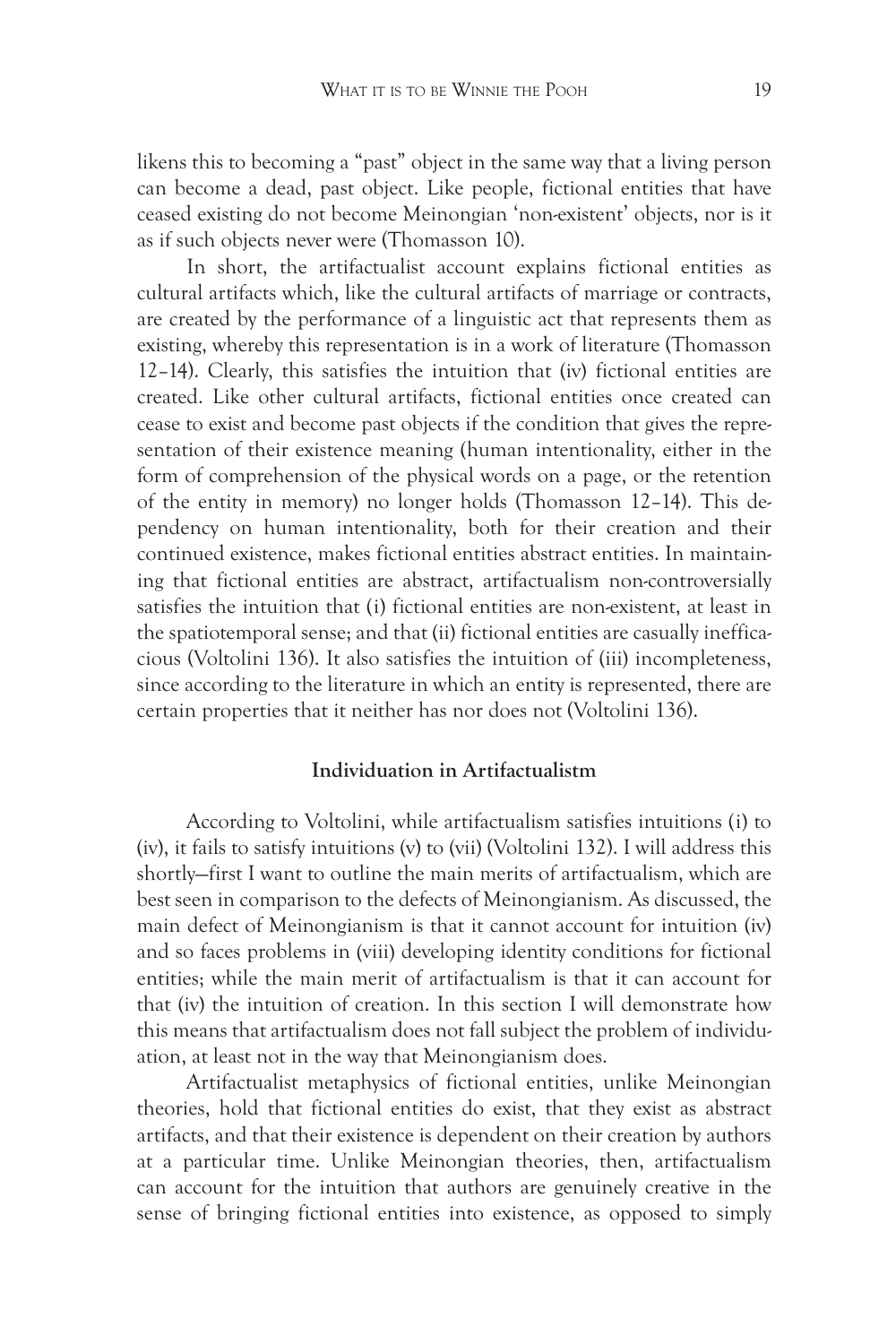taking available objects and making them fictional by referring to them (Thomasson 16). While this is a merit in its own right, it also contributes to a further difference between the two theories: in artifactualism, there is not an infinite, ever-present range of fictional entities (there is no 'comprehension principle') like in Meinongian theories; the only fictional entities in artifactualism are those that are actually created. Artifactualism is therefore not affected by the problem of individuation in the same way as Meinongian theories, since there exist criteria effectively specifying whether entities are identical with themselves or distinct from one another, this criteria being those circumstances in which the work where an entity's existence is represented is created.

Recall that Meinongian theories are unable to account for why entities with identical properties in different works are not in fact the same entity (ex. the evil stepmothers in Cinderella and Snow White), or account for why the same character appearing in different works of literature is in fact the same (ex. Holmes in the stories of Conan Doyle). These consequences arise even when Meinongian theories provide specific identity criteria, precisely because they individuate in terms of properties and without factoring in the circumstances of creation or human intentionality. Artifactualism, however, does factor these in. For example, Thomasson claims that a necessary identity condition for fictional entities within different literary works is a common source, meaning that the author of the second work was closely acquainted with the previous work, and intended to import the entity (Thomasson 6). The Holmes of Conan Doyle's many stories would thus be a single entity (there is a common source—the author, who clearly intended to import Holmes into different works), while the evil stepmothers of Cinderella and Snow White would not (they have their origins in two different myths). Artifactualism, then, can account for the individuation of fictional entities in a way that Meinongianism cannot.

However, this is not to say that artifactualism always individuates characters sufficiently. Since identity criteria for artifactualism—close acquaintance with the previous work and the intention to import the entity—is relatively non-specific, there does arise cases where artifactualism identifies entities with one another when we want to say they are distinct. For example, consider the case of two entities exhibiting radically different properties; on the artifactualist view, nothing prevents two entities exhibiting radically different, perhaps even contradictory or incompatible, properties from being identified as one entity provided that the conditions of acquaintance and intentionality have been met. Yet it seems strange to say that I could write a story in which I import Winnie the Pooh, only as a bunny and not a bear; being a bear seems essential to the original Pooh's identity. Perhaps the distinct identity of the second Pooh could be affirmed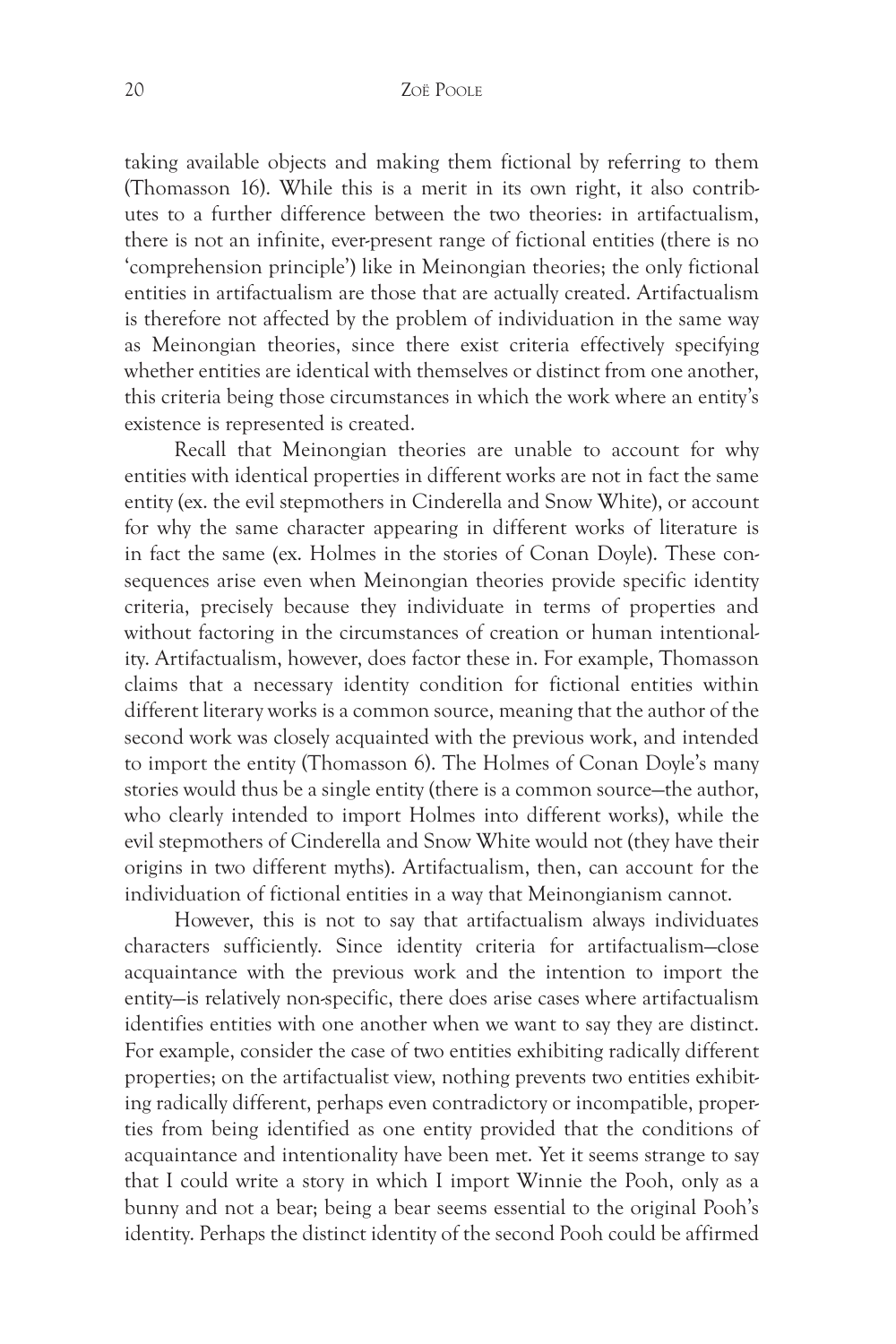insofar as my being a different author prohibits close enough acquaintance between my work and the previous work in order to establish identity when radically different properties are also involved. Yet this would not hold if I happened to be A. A. Milne importing Pooh as a bunny into a story.

Like Meioningiansm, then, artifactualism is insufficient at individuating fictional entities. Part of the reason for this is that, as Voltolini claims, the view that fictional entities are abstract and dependent on literary works for their existence prohibits fictional entities from (v) actually possessing the properties that characterize them in the works in which they appear (Voltolini 132). For abstract entities cannot be bears, or detectives, or ride double-decker buses; they can only have those properties according to the relevant literary works. This means that (vii) the ascription of such properties is un-revisable only for the relevant literary works, and that fictional entities do not (vii) possess such properties necessarily. For the artifactualist, then, it is not true of Pooh that Pooh is a bear, but only that Pooh is a bear according to the Winnie the Pooh stories. So if A. A. Milne happened to write a new story intending to import Pooh as a bunny, there is nothing to prohibit this Pooh from being identical with the Pooh of the Winnie the Pooh stories, since it is only according to those stories that Pooh is at all, let alone necessarily, a bear.

#### **In Defence of Artifactualist Metaphysics**

While the problem of individuation affects both Meinongianism and artifactualism due to their mutual inability to satisfy all intuitive criteria, it does so to a different extent depending upon those criteria that they do in fact satisfy. This paper has placed particular emphasis on the role of creation in our everyday literary practice and engagement with fiction. As demonstrated, Meinongian theories are unable to account for the creation of fictional entities (intuition (iv) on Voltolini's list), and so unable to individuate fictional entities sufficiently across texts (what I have termed 'intuition (viii)') despite providing specific identity criteria. More precisely, Meinongian metaphysics cannot account for why certain entities in different works of literature exhibiting identical properties are not in fact the same entity, nor for why certain entities are in fact the same despite exhibiting different properties in different works. Artifactualism, however, can account for these phenomena (and hence for intuition (viii)) since it holds that (iv) fictional entities are in fact created by and dependent on human activity for their existence.

In giving such an account of fictional entities, artifactualism suggests that fictional entities are abstract, and so cannot (v) genuinely possess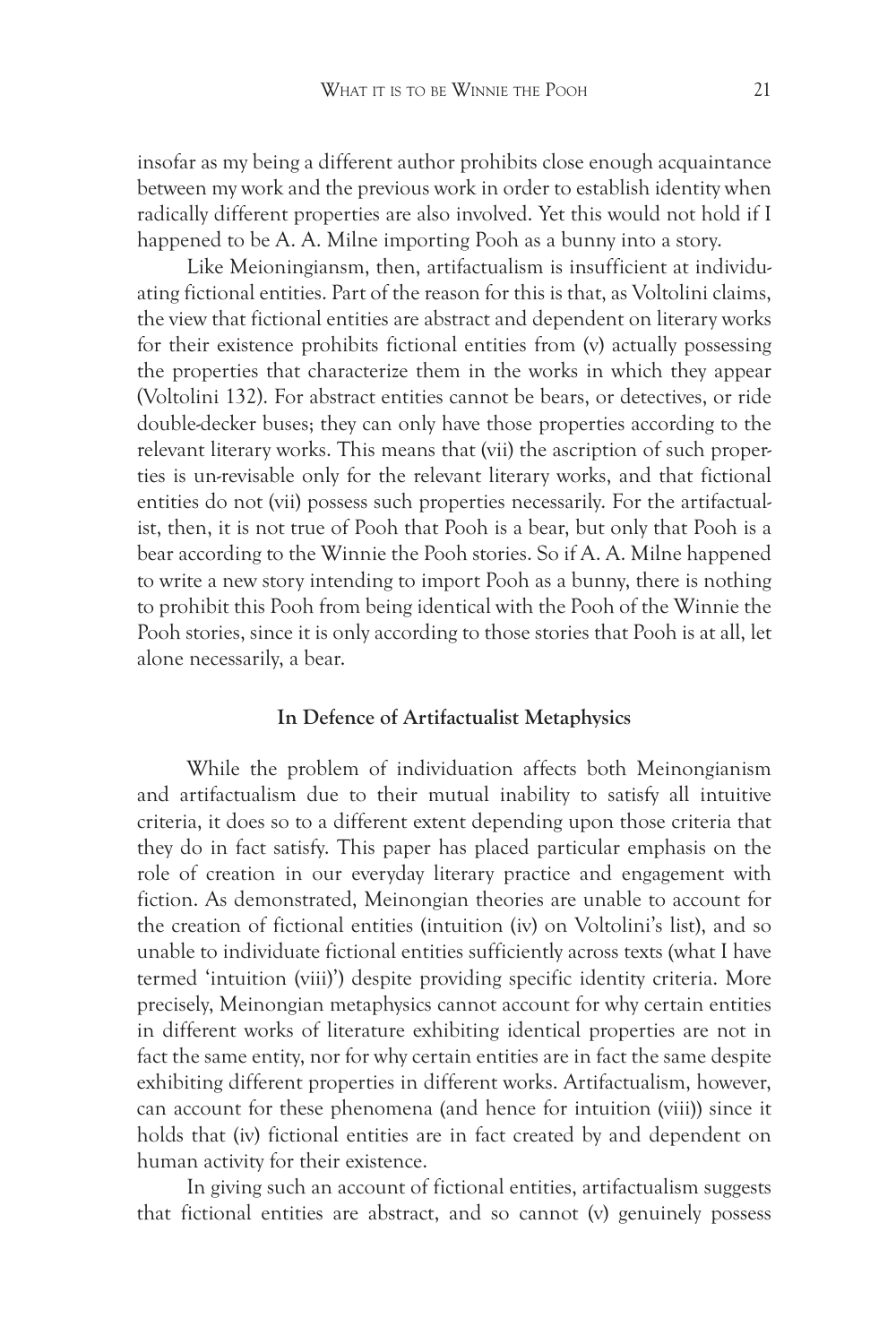properties nor have them (vii) necessarily. This has consequences for individuation, since there is no criteria specifying why entities exhibiting certain properties cannot in fact be the same provided that the conditions of close acquaintance between works and the intention to import have been met. However, I think that artifactualism's ability to sufficiently deal with the cases described above gives it the upper hand to Meinongian theories where it concerns individuation, even despite its defect in relation to properties. For it seems to me that if Meinongianism is at fault for failing to fulfill the intuitive (iv) creation of fictional entities by authors and (viii) individuation of entities across texts, both of which artifactualism can satisfy (intuition (iv) in full and intuition (viii) at least in part), then artifactualism is clearly the better theory, at least where it concerns these two criteria.

In fact, unlike Voltolini, I think that Meinongianism's inability to satisfy these criteria makes a strong case for artifactualism being a better metaphysics overall, even if it satisfies less intuitive criteria. For I do not think that all intuitive criteria regarding fiction have equal weight. For example, it is not immediately intuitive that (v) fictional entities genuinely have those properties they are given in works. Yet nobody would likely think a metaphysics of fictional entities plausible that did not hold that (i) fictional entities are non-existent in a spatiotemporal sense; it seems immediately intuitive that (i) is the case. Now, I think the same can be said for the intuition that (iv) fictional entities are genuinely created by authors. As has been highlighted in this paper, the idea that authors genuinely create characters seems fundamental to literary practice as well as what we believe it means to be a fictional entity. In my opinion, any metaphysics of fictional entities which cannot capture (iv) seems to miss the mark of what it is to be a theory of fiction.